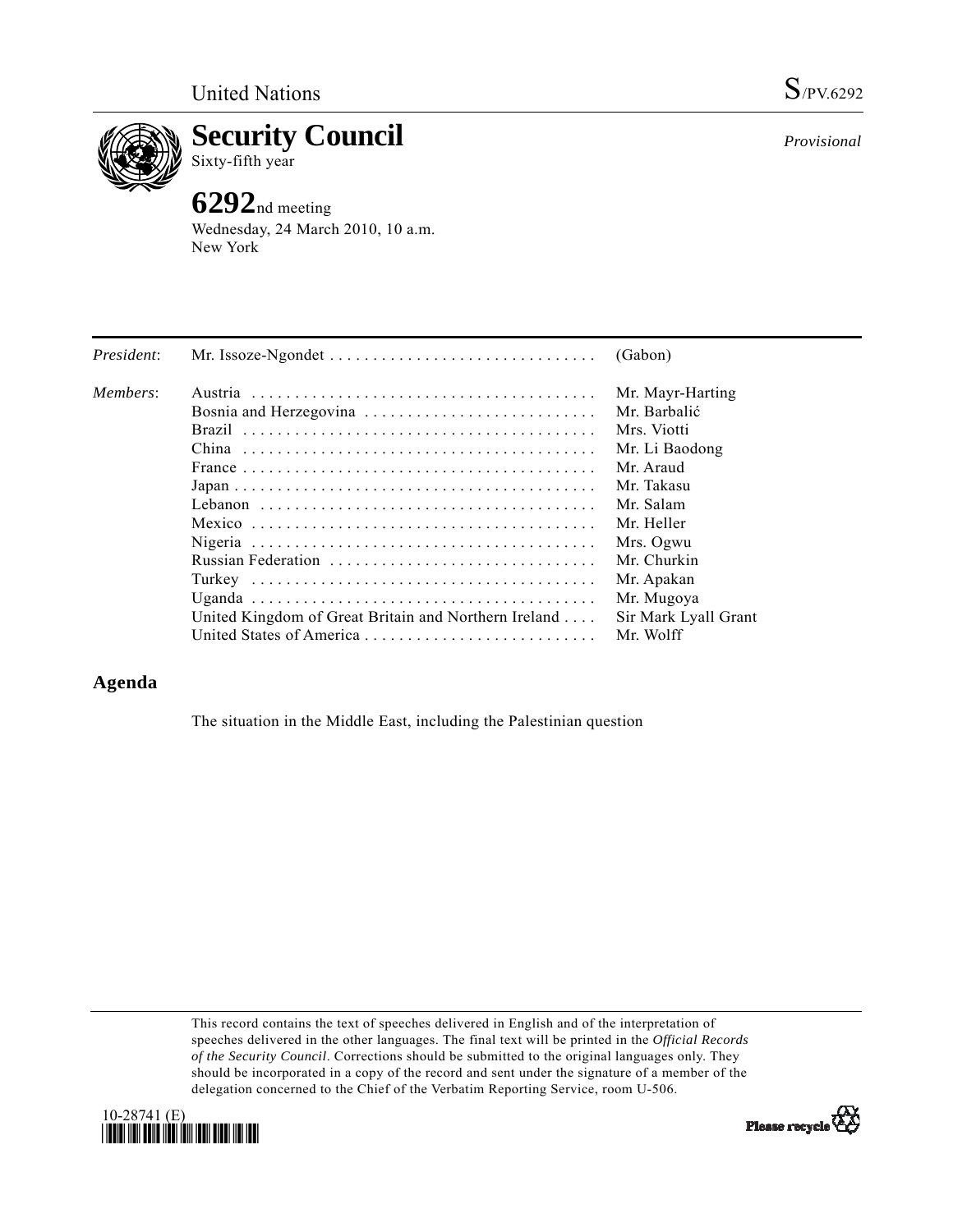*The meeting was called to order at 10.15 a.m.* 

## **Adoption of the agenda**

*The agenda was adopted.* 

## **The situation in the Middle East, including the Palestinian question**

 **The President** (*spoke in French*): The Security Council will now begin its consideration of the item on its agenda. The Council is meeting in accordance with the understanding reached in its prior consultations.

 I welcome the presence among us of His Excellency Secretary-General Ban Ki-moon. I also welcome the presence of Mr. Robert Serry, Special Coordinator for the Middle East Peace Process and Personal Representative of the Secretary-General.

 At this meeting, the Security Council will hear a briefing by the Secretary-General, to whom I give the floor.

 **The Secretary-General**: I welcome this opportunity to brief the Security Council at this important juncture in our work for peace in the Middle East.

 As members of the Council know, I have just returned from visiting Israel and the occupied Palestinian territory, following the meeting of the Quartet in Moscow this past Friday.

 Before the Quartet meeting, I had a series of bilateral meetings with the Russian leadership, including President Medvedev and Foreign Minister Lavrov. I thanked the Russian Federation for its enhanced contribution to the United Nations agenda and activities, and we discussed the United Nations-Russian Federation partnership on regional and global issues. While in Moscow, I also signed a joint declaration with the Collective Security Treaty Organization aimed at strengthening cooperation on counter-terrorism, drug trafficking, conflict prevention and other areas.

 Tomorrow, I depart for Sirte, in the Libyan Arab Jamahiriya, to attend the summit of the League of Arab States.

 These missions take place amid continuing efforts to start Israeli-Palestinian proximity talks and a crisis of confidence spurred by the announcement by Israel

of its intention to advance planning for the construction of 1,600 new settlement units in East Jerusalem.

 The statement issued by the Quartet in Moscow reflected strong agreement on all main points.

 First, Quartet members stressed the need for proximity talks to move ahead and to become direct negotiations as soon as possible, with the goal of resolving all final status issues within 24 months.

 Secondly, the Quartet emphasized that the parties should respect the conditions that made proximity talks possible and act in accordance with international law and the Road Map. This includes a freeze of all settlement activity by Israel and fulfilment of security obligations by the Palestinians. The Quartet condemned the recent Israeli settlement announcement, reaffirmed the international position on Jerusalem, and agreed to closely monitor developments and keep under consideration any additional measures that may be necessary. Both sides were urged to refrain from provocative actions and inflammatory rhetoric.

 Thirdly, the Quartet expressed strong support for the Palestinian Authority's State-building agenda, which was launched in August last year with the goal of completing preparations for statehood in 24 months.

 Fourthly, the Quartet agreed on the need for an immediate easing of the closure affecting Gaza and restated its commitment to a durable solution to the issues of security, unity and crossings, as envisaged in resolution 1860 (2009).

 I carried these important messages to the Israeli and Palestinian leaders and their publics. In Ramallah, I met Prime Minister Fayyad and other senior figures. President Abbas was in Jordan recuperating from his recent fall, so I will meet him in Sirte. I was strongly assured of President Abbas's commitment to proximity talks and a negotiated settlement on all core issues. Concern was expressed at changing facts on the ground, which prejudice the outcome of negotiations and undermine trust. The importance of Israel meeting its Road Map obligations — including those to freeze settlements, remove outposts and reopen Palestinian institutions in East Jerusalem — was stressed.

 The Palestinian authorities emphasized their wish to see a greater Quartet role in defining the endgame, given the desire to avoid past failures. Indirect talks were viewed as a vehicle to achieving progress on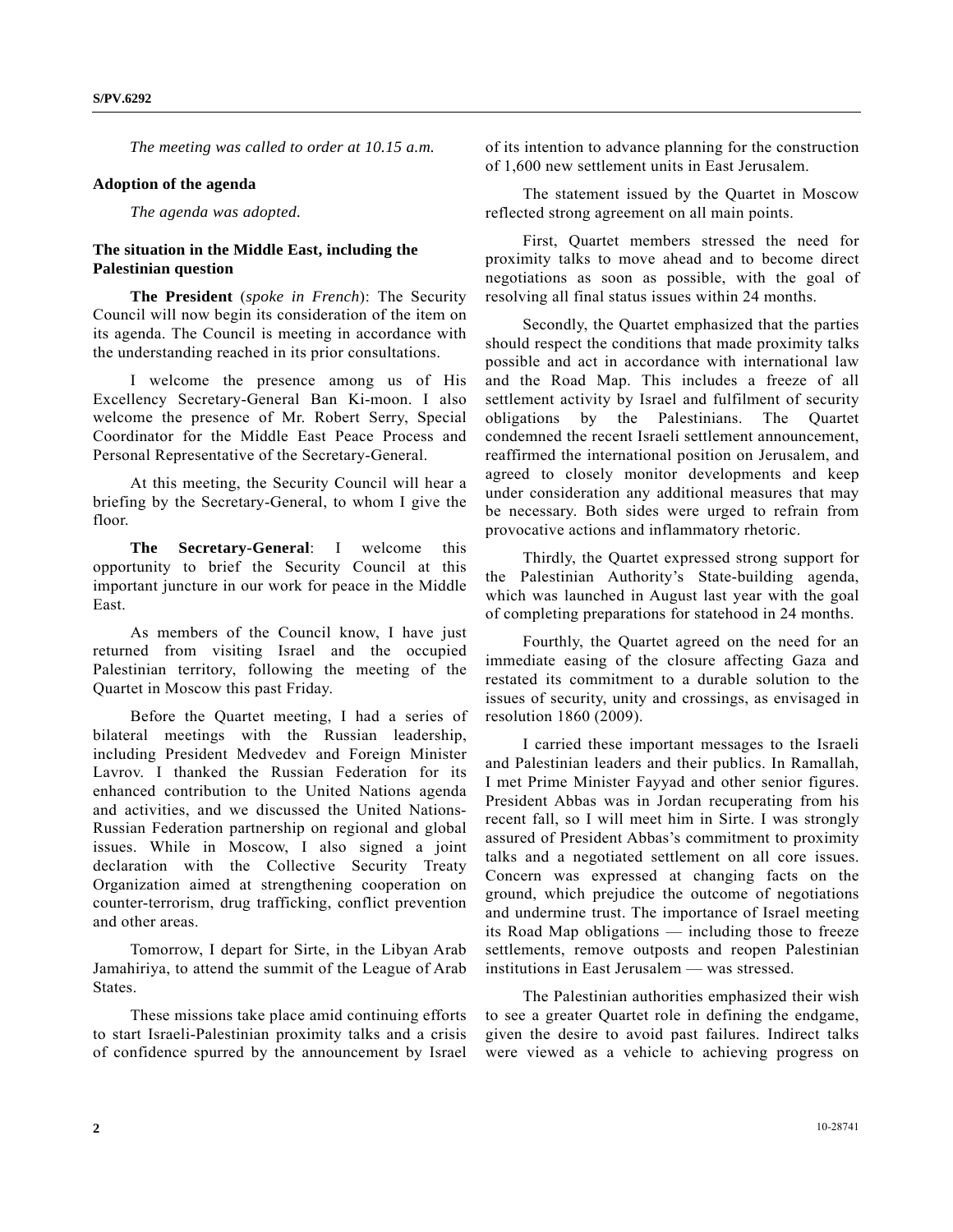substantive core issues in advance of a direct phase of final negotiations.

Prime Minister Fayyad took me to the Al-Masyoun lookout point, on the border between Area A, which is under Palestinian administration, and Area C, which is under Israeli control. The lookout and the subsequent briefing I received made the Palestinian dilemma quite clear.

 Palestinians need to be able to use more of their land for housing, agriculture, industry, water, construction materials and more. Yet, they have limited access to Area C and no role in zoning. Those restrictions prevent Palestinian economic and social development. I could also see the barrier snaking through the West Bank. I have strongly advised the Israeli authorities, while addressing their security concerns, to find a way to further ease the constraints that restrict Palestinian life and risk undermining the eventual viability of a Palestinian State.

 Despite these difficulties, the Palestinian Authority is making important gains, becoming more transparent, accountable and effective. I was impressed by the efficiency of the security services and the signs of economic activity. I was also impressed by the Palestinian determination to build positive facts from the ground up as a complement to the political process. Palestinian statehood must become an emerging reality based on legitimate Palestinian rights, positive Palestinian actions and a negotiated political settlement. I confirmed to the Prime Minister the determination of the United Nations country team to continue and expand its support for these Statebuilding efforts. International support remains crucial.

 It was also brought to my attention that almost all recent disturbances between Israelis and Palestinians have taken place in areas where Israeli forces are present in Palestinian-populated areas. I received appeals for an end to incursions, the further removal of checkpoints, and more responsibility to be given to Palestinian Authority security forces in Palestinianpopulated areas.

 We discussed the essential Palestinian commitment to non-violence and legitimate protest in that context. I expressed my concern about Palestinian prisoners and publicly urged Israel to release prisoners, as called for by the Palestinian Authority.

 I was deeply dismayed that four Palestinians under the age of 20 were shot and killed by Israeli security forces in the West Bank during my visit. Israeli Defence Minister Barak assured me that Israel would investigate those incidents. I publicly condemned all such violence and stressed the importance of protecting civilians.

 I also met with representatives of two families that had been evicted from their homes. I made it clear that all settlement activity is illegal and that inserting settlers into Palestinian communities in Jerusalem is particularly troubling. It leads to tensions and undermines prospects for addressing the final status of Jerusalem. Yesterday's announcement that final approval had been given to build 20 settlement units in Sheikh Jarrah is unacceptable.

 In Gaza, I drove nearly a full circuit of the Strip. I saw destroyed houses and poverty, formerly functioning industrial zones and vast greenhouses lying in ruin, and a visible security presence of the de facto authorities. In Khan Younis, I met with a number of civil society and business leaders. They stressed that the closure of Gaza was morally unacceptable and counterproductive. I agree with them. "We are surviving, not living", one said.

 I was briefed by United Nations staff and by Gazans on the perilous state of the water and sanitation situation; on difficulties in every sector, from fishing and agriculture to health care and manufacturing; and on the limitations on travel and basic freedoms caused by the closure.

 What struck me most were the children, and what worries me most is their future. More than half of Gaza's population is under 18 years of age, and population growth rates are high. The schools of the United Nations Relief and Works Agency for Palestine Refugees in the Near East are a symbol of the commitment of the international community to ensuring that Palestinian youth receive an education, as is their right. We need to build more schools, but lack the materials. The only cement available in substantial quantities in Gaza today is smuggled in through tunnels. Those who work with smugglers can build, but the United Nations and others who use legitimate products cannot.

 I was pleased to be able to announce in Khan Younis that, after three years of closure, the Israeli Government has now approved the entry of material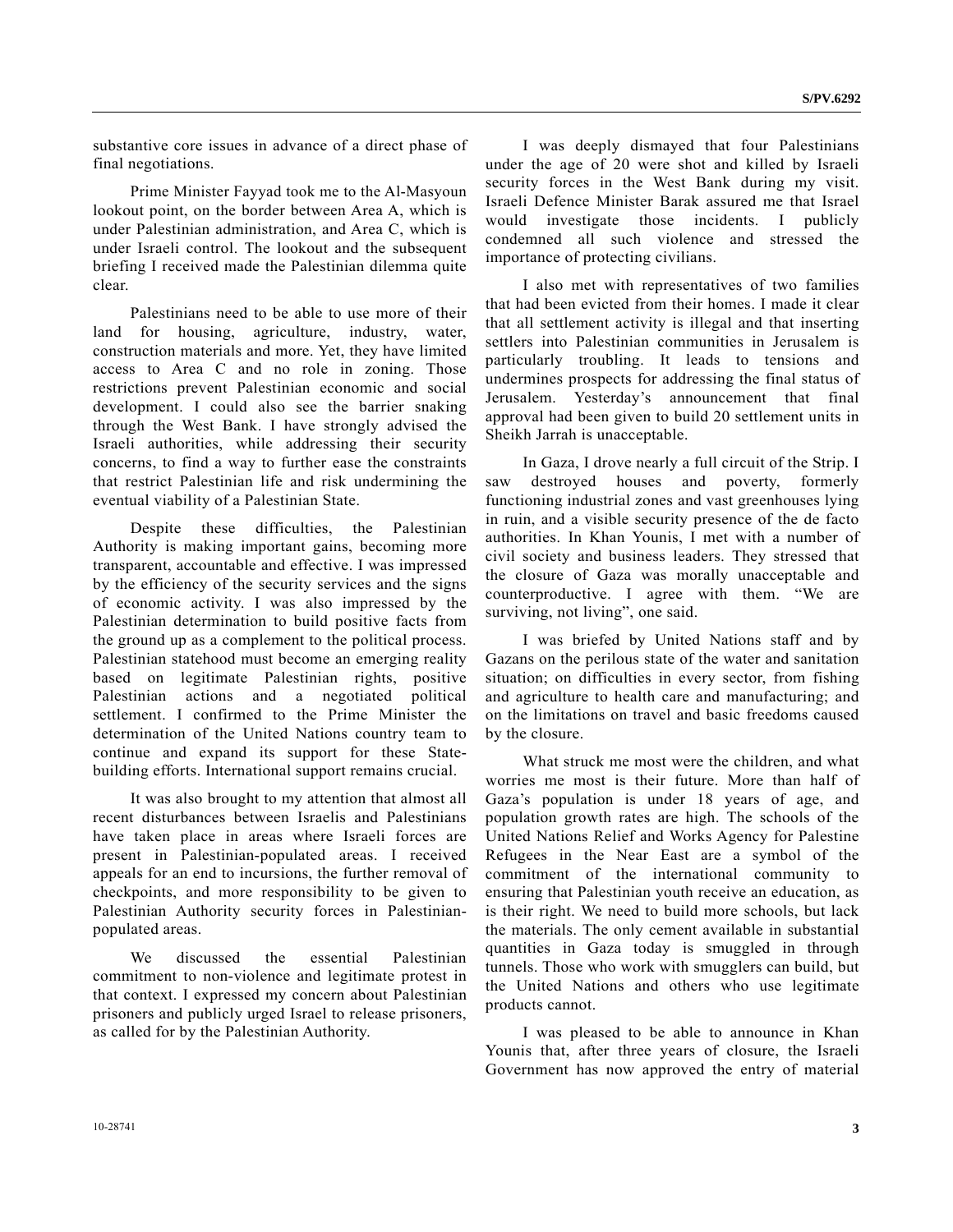required to complete 151 housing units in Khan Younis, carry out a water and sanitation project in Tel El-Sultan and repair the El-Bader flour mill. Israel has also agreed to expand the list of imports to include aluminum and wood. I welcomed that decision, but would like to emphasize that this is only a first and very modest step. One hundred and fifty-one units amount to far less than 1 per cent of the needs in the shelter sector alone, to say nothing of other needs. I have informed Israel that we will come back with more far-reaching proposals.

 A rocket fired from Gaza into Israel by radical elements a few days before my visit killed a civilian. During my visit to the region, there were further rocket firings. While in Gaza, I condemned rocket fire and made a public appeal for non-violence and Palestinian unity.

 In Israel, I met with President Peres, Prime Minister Netanyahu, Defence Minister Barak and other senior officials. My interlocutors stressed that there was no alternative to direct talks if core issues are to be resolved. The Israelis stressed the positive steps taken by Israel, including the call for direct negotiations, the removal of obstacles to movement, the Government's commitment to a two-State solution, and the policy of partial settlement restraint. However, the Prime Minister reiterated that Israel would not freeze construction in settlements in East Jerusalem. I stressed the need for all parties to do everything possible to facilitate proximity talks.

 My Israeli interlocutors acknowledged significant progress in the West Bank by the Palestinian Authority and their readiness to do more to enable progress, while also expressing the concern that peaceful protest not turn violent and the importance of restraint on both sides.

 I discussed Gaza with all my interlocutors. I called once again for the closure policy to be changed.

 I met the parents of Corporal Shalit, who pointed out that their son had been denied the basic right of any prisoner — that of third-party visits.

 My interlocutors expressed Israel's frustration with the situation in South Lebanon, where Israel believes that Hizbullah is rearming at an alarming rate. I understand Israel's legitimate security concerns and the importance of addressing them, along with the concerns of all parties, as efforts continue to achieve

the implementation of United Nations resolutions on Lebanon. At the same time, I conveyed my belief that a genuine and viable peace process, leading to the end of the Arab-Israel conflict as envisaged in other resolutions of this Council, is the key to long-term stability in the region.

 The Israeli Government also raised another regional matter — the Iranian nuclear issue. I share and appreciate Israel's concerns. I noted that there is an international consensus to address this question and that a crucial diplomatic process is under way. I emphasized the need to approach the matter in this context.

 At the Arab League summit in Sirte, I will brief Arab leaders about the Quartet meeting and my visit to the region. I will urge them to support the proximity talks. It is crucial for the Arab countries to help create a favourable atmosphere in which the talks can succeed.

 Let me close by stressing four key messages that emerged from my visit. First, there is no alternative to negotiations for a comprehensive and just resolution of the conflict, and no alternative to addressing all the core issues for a two-State solution. Negotiations must start without delay.

 Secondly, we must not let negotiations be disrupted by provocations. No doubt, there will be tests. The parties themselves must take steps to meet obligations and build trust. Extremists and spoilers must see that the parties are determined to press ahead.

 Thirdly, the situation on the ground is crucial. There have been too many negative facts being created on the ground, and these need to stop. We need more positive facts, such as calm and restraint, reconstruction in Gaza and transformative change in the West Bank.

 Fourthly, while peace is in the hands of the parties themselves, the international community must continue to play a crucial role — supportive, insistent and, at times, catalytic.

 I felt a strong consensus on the way forward in Moscow, and a determination to review progress collectively and to work more closely with both parties and the region, including the Arab League. Regional support for the peace effort and a regional approach to peace as a whole are both crucial. I will carry these messages to Libya.